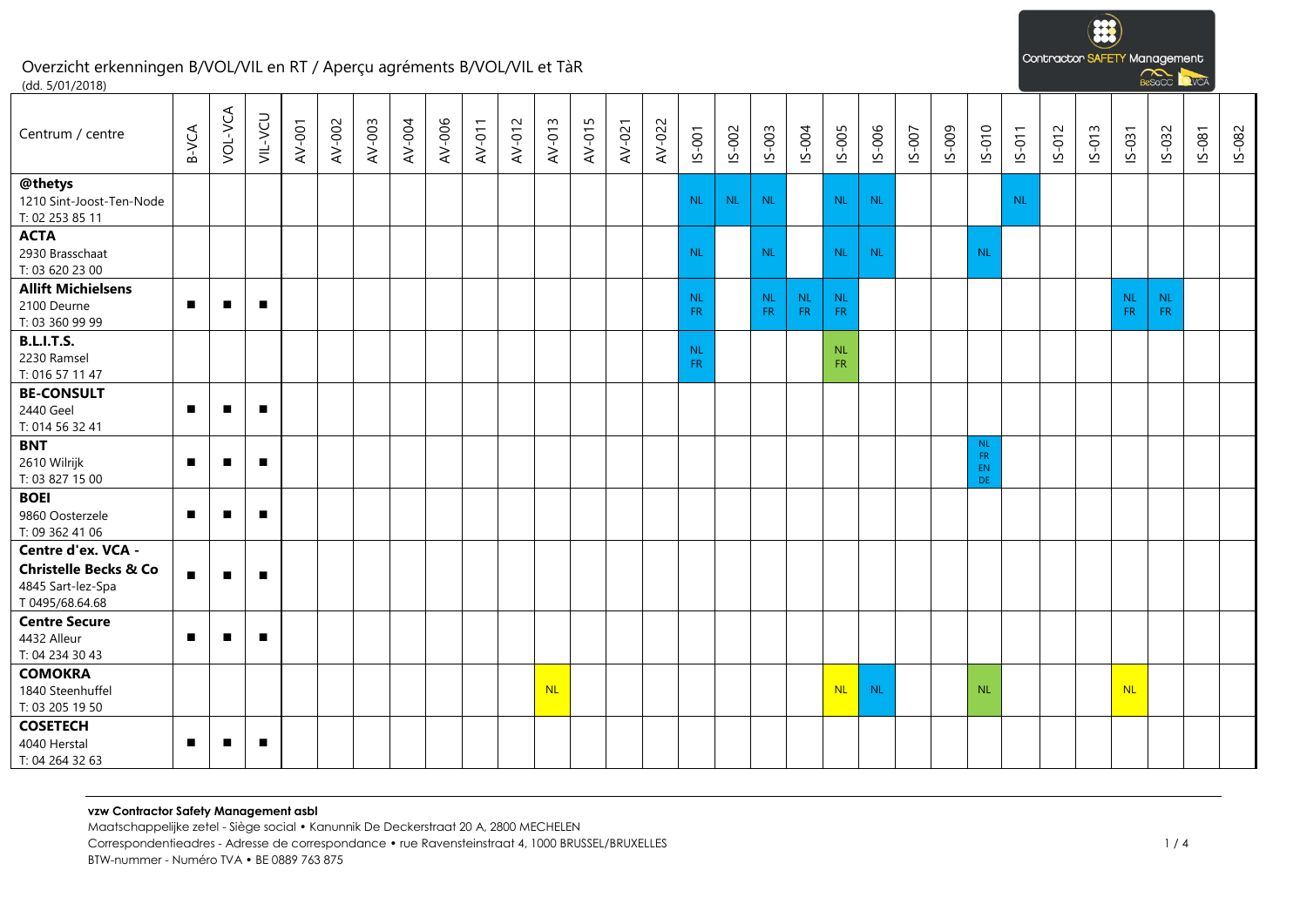$\overline{33}$ Contractor SAFETY Management Resort NCA

# Overzicht erkenningen B/VOL/VIL en RT / Aperçu agréments B/VOL/VIL et TàR (dd. 5/01/2018)

| Centrum / centre                                                                      | B-VCA          | VOL-VCA        | VIL-VCU        | AV-001          | AV-002    | AV-003           | AV-004           | AV-006                 | AV-011           | AV-012     | AV-013 | AV-015    | AV-021           | AV-022 | IS-001           | IS-002          | IS-003                 | IS-004    | IS-005                 | IS-006                 | $15 - 007$       | IS-009 | IS-010          | $IS-011$         | IS-012 | $15 - 013$             | IS-031    | IS-032    | IS-081                 | IS-082 |
|---------------------------------------------------------------------------------------|----------------|----------------|----------------|-----------------|-----------|------------------|------------------|------------------------|------------------|------------|--------|-----------|------------------|--------|------------------|-----------------|------------------------|-----------|------------------------|------------------------|------------------|--------|-----------------|------------------|--------|------------------------|-----------|-----------|------------------------|--------|
| De Coninck M&O<br>2440 Geel<br>T: 014 40 47 42                                        |                |                |                | <b>NL</b>       |           | <b>NL</b>        | <b>NL</b>        | <b>NL</b>              |                  |            |        | <b>NL</b> |                  |        | NL.              | <b>NL</b>       |                        |           | <b>NL</b>              | <b>NL</b>              |                  |        |                 | <b>NL</b>        |        |                        |           | <b>NL</b> |                        |        |
| <b>DESCON</b><br>2200 Herentals<br>T: 014 84 00 55                                    |                |                |                | <b>NL</b>       | <b>NL</b> |                  |                  |                        |                  |            |        |           |                  |        | <b>NL</b>        | <b>NL</b>       | <b>NL</b>              | <b>NL</b> | <b>NL</b>              |                        |                  |        |                 |                  |        |                        |           |           |                        |        |
| <b>ECS</b><br>2900 Schoten<br>T: 03 360 29 11                                         | $\blacksquare$ | $\blacksquare$ | $\blacksquare$ | NL<br><b>FR</b> |           | <b>NL</b><br>FR. | <b>NL</b><br>FR. | <b>NL</b><br><b>FR</b> | <b>NL</b><br>FR. | NL.<br>FR. |        |           | <b>NL</b><br>FR. |        | NL.<br>FR.       | <b>NL</b><br>FR | <b>NL</b><br><b>FR</b> |           | <b>NL</b><br><b>FR</b> | <b>NL</b><br><b>FR</b> | <b>NL</b><br>FR. |        | NL<br><b>FR</b> | <b>NL</b><br>FR. |        | <b>NL</b>              |           |           | <b>NL</b><br><b>FR</b> |        |
| <b>Edco Safety</b><br>3990 Peer<br>T: 011 57 57 28                                    | $\blacksquare$ | $\blacksquare$ | п              |                 |           |                  |                  |                        |                  |            |        |           |                  |        | <b>NL</b><br>FR. |                 |                        |           | <b>NL</b><br><b>FR</b> | <b>NL</b><br><b>FR</b> |                  |        |                 |                  |        |                        |           |           |                        |        |
| Ergoteam<br>9050 Gent<br>T: 09 230 59 40                                              |                |                |                |                 |           |                  |                  |                        |                  |            |        |           |                  |        | NL.<br><b>FR</b> |                 | <b>NL</b>              |           | <b>NL</b>              | <b>NL</b>              | <b>NL</b>        |        |                 | <b>NL</b>        |        |                        | <b>NL</b> | <b>NL</b> | <b>NL</b>              |        |
| <b>FURBO Training &amp;</b><br><b>Consulting</b><br>2060 Antwerpen<br>T: 03 470 28 28 | $\blacksquare$ | п              | п              | <b>NL</b>       |           |                  | <b>NL</b>        |                        |                  |            |        | <b>NL</b> | <b>NL</b>        |        | <b>NL</b>        | <b>NL</b>       | <b>NL</b>              | <b>NL</b> | <b>NL</b>              | <b>NL</b>              |                  |        |                 | <b>NL</b>        |        |                        | <b>NL</b> | <b>NL</b> |                        |        |
| <b>G4S Training Services</b><br>1731 Asse<br>T: 03 326 82 92                          |                |                |                |                 |           |                  |                  |                        | <b>NL</b>        |            |        |           |                  |        |                  |                 |                        |           |                        |                        | <b>NL</b><br>FR. |        |                 |                  |        | <b>NL</b><br><b>FR</b> |           |           | NL<br><b>FR</b>        |        |
| GCC<br>2200 Herentals<br>T: 014 28 33 00                                              |                |                |                |                 |           |                  |                  |                        |                  |            |        |           |                  |        |                  |                 |                        |           |                        |                        | <b>NL</b>        |        |                 |                  |        |                        |           |           | <b>NL</b>              | NL     |
| Guest<br>1495 Marbais<br>T 071 88 08 90                                               |                |                |                |                 |           |                  |                  | <b>FR</b>              |                  |            |        |           |                  |        | FR.              |                 | <b>FR</b>              |           | <b>FR</b>              | <b>FR</b>              | FR.              |        |                 |                  |        |                        |           |           | <b>FR</b>              |        |
| HaCeCo-E<br>3150 Haacht<br>T: 016 61 93 61                                            | $\blacksquare$ | п              | П              |                 |           |                  |                  |                        |                  |            |        |           |                  |        |                  |                 |                        |           |                        |                        |                  |        |                 |                  |        |                        |           |           |                        |        |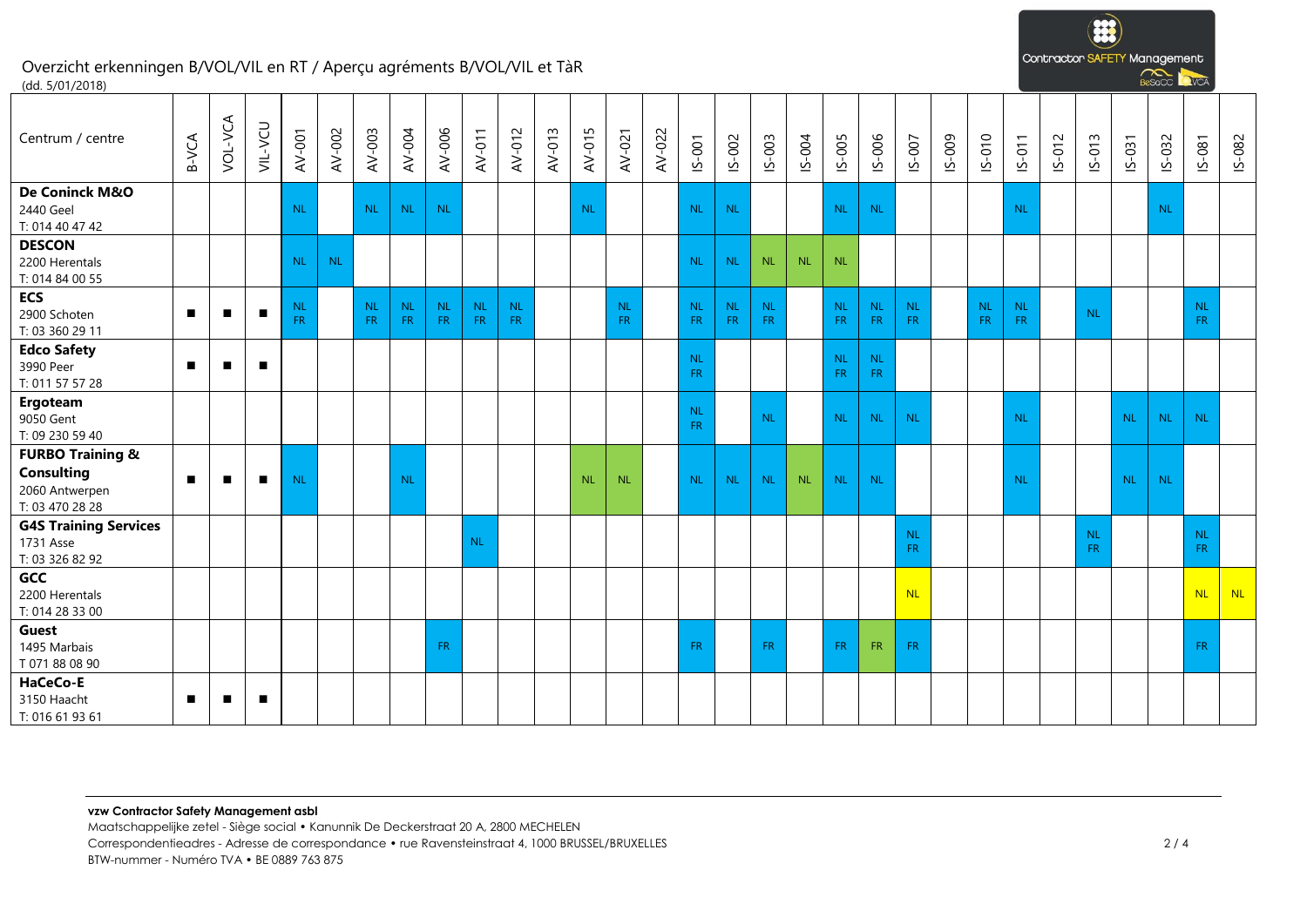

# Overzicht erkenningen B/VOL/VIL en RT / Aperçu agréments B/VOL/VIL et TàR (dd. 5/01/2018)

| Centrum / centre                                                   | B-VCA          | VOL-VCA        | VIL-VCU        | AV-001                      | AV-002 | AV-003 | AV-004                             | AV-006                 | AV-011    | AV-012    | AV-013                | AV-015 | AV-017                | AV-021          | AV-022                 | IS-001                         | IS-002                | IS-003    | IS-004 | $15 - 005$                   | IS-006                           | IS-007    | IS-009    | $15-010$ | $S-011$                      | $IS-012$ | IS-013    | IS-031    | $IS-032$                     | $15 - 081$ | IS-082 |
|--------------------------------------------------------------------|----------------|----------------|----------------|-----------------------------|--------|--------|------------------------------------|------------------------|-----------|-----------|-----------------------|--------|-----------------------|-----------------|------------------------|--------------------------------|-----------------------|-----------|--------|------------------------------|----------------------------------|-----------|-----------|----------|------------------------------|----------|-----------|-----------|------------------------------|------------|--------|
| <b>Heli Safety Academy</b><br>9230 Wetteren<br>T: 09 368 80 80     |                |                |                | $\sf NL$<br><b>FR</b><br>EN |        |        | N <sub>1</sub><br>FR.<br><b>EN</b> | NL<br>FR.<br><b>EN</b> |           |           | NL<br><b>FR</b><br>EN |        | <b>NL</b><br>FR<br>EN | NL<br>FR<br>EN. | <b>NL</b><br>FR.<br>EN | NL.<br><b>FR</b><br>${\sf EN}$ | NL<br><b>FR</b><br>EN |           |        | <b>NL</b><br><b>FR</b><br>EN | $\mathsf{NL}$<br><b>FR</b><br>EN |           |           |          | <b>NL</b><br><b>FR</b><br>EN |          |           |           | <b>NL</b><br><b>FR</b><br>EN |            |        |
| Humat<br>2400 Mol<br>T: 014 75 54 51                               |                |                |                |                             |        |        |                                    |                        | <b>NL</b> |           |                       |        |                       |                 |                        |                                |                       |           |        |                              |                                  | <b>NL</b> |           |          |                              |          | <b>NL</b> |           |                              | <b>NL</b>  |        |
| <b>IFAPME</b><br>5032 Isnes<br>Tel: +32 81 24 92 92                | $\blacksquare$ | $\blacksquare$ | $\blacksquare$ |                             |        |        |                                    |                        |           |           |                       |        |                       |                 |                        |                                |                       |           |        |                              |                                  |           |           |          |                              |          |           |           |                              |            |        |
| Le Forem<br>6000 Charleroi<br>T: 071 20 65 42                      | $\blacksquare$ | $\blacksquare$ | $\blacksquare$ |                             |        |        |                                    |                        |           |           |                       |        |                       |                 |                        |                                |                       |           |        |                              |                                  |           |           |          |                              |          |           |           |                              |            |        |
| <b>LOGIS</b><br>3660 Opglabbeek<br>T: 089 810 810                  |                |                |                |                             |        |        |                                    |                        |           |           |                       |        |                       |                 |                        | <b>NL</b>                      |                       |           |        | <b>NL</b>                    |                                  |           |           |          | <b>NL</b>                    |          |           |           |                              |            |        |
| <b>MD Group</b><br>2900 Schoten<br>T: 03 646 69 09                 |                |                |                |                             |        |        |                                    |                        | <b>NL</b> | <b>NL</b> |                       |        |                       |                 |                        | <b>NL</b>                      |                       |           |        |                              |                                  | <b>NL</b> |           |          |                              |          |           |           |                              | NL         |        |
| <b>NAVB-CNAC</b><br>Constructiv<br>1000 Brussel<br>T: 02 552 05 00 | $\blacksquare$ | п              | $\blacksquare$ |                             |        |        |                                    |                        |           |           |                       |        |                       |                 |                        |                                |                       |           |        |                              |                                  |           |           |          |                              |          |           |           |                              |            |        |
| <b>Nitra</b><br>9170 Sint Gillis Waas<br>T: 0473 90 77 74          |                |                |                |                             |        |        |                                    |                        |           |           |                       |        |                       |                 |                        | <b>NL</b>                      | <b>NL</b>             |           |        | <b>NL</b>                    | <b>NL</b>                        |           | <b>NL</b> |          | <b>NL</b>                    |          |           |           |                              |            |        |
| <b>NOA Trainings</b><br>2300 Turnhout<br>Tel: 014/390 113          |                |                |                | <b>NL</b>                   |        |        | <b>NL</b>                          |                        |           |           |                       |        |                       |                 |                        | <b>NL</b>                      |                       | <b>NL</b> |        | <b>NL</b>                    | <b>NL</b>                        |           |           |          | <b>NL</b>                    |          |           | <b>NL</b> | <b>NL</b>                    |            |        |
| <b>Praxis</b><br>8800 Roeselare<br>Tel: 0491/180 180               |                |                |                |                             |        |        |                                    |                        |           |           |                       |        |                       |                 |                        | <b>NL</b>                      |                       |           |        | <b>NL</b>                    |                                  |           |           |          |                              |          |           |           |                              |            |        |
| <b>PVI</b><br>2000 Antwerpen<br>T: 03 203 42 27                    | $\blacksquare$ | $\blacksquare$ | $\blacksquare$ |                             |        |        |                                    |                        |           |           |                       |        |                       |                 |                        |                                |                       |           |        |                              |                                  |           |           |          |                              |          |           |           |                              |            |        |

#### **vzw Contractor Safety Management asbl**

Maatschappelijke zetel - Siège social • Kanunnik De Deckerstraat 20 A, 2800 MECHELEN Correspondentieadres - Adresse de correspondance • rue Ravensteinstraat 4, 1000 BRUSSEL/BRUXELLES 3 / 4

BTW-nummer - Numéro TVA • BE 0889 763 875